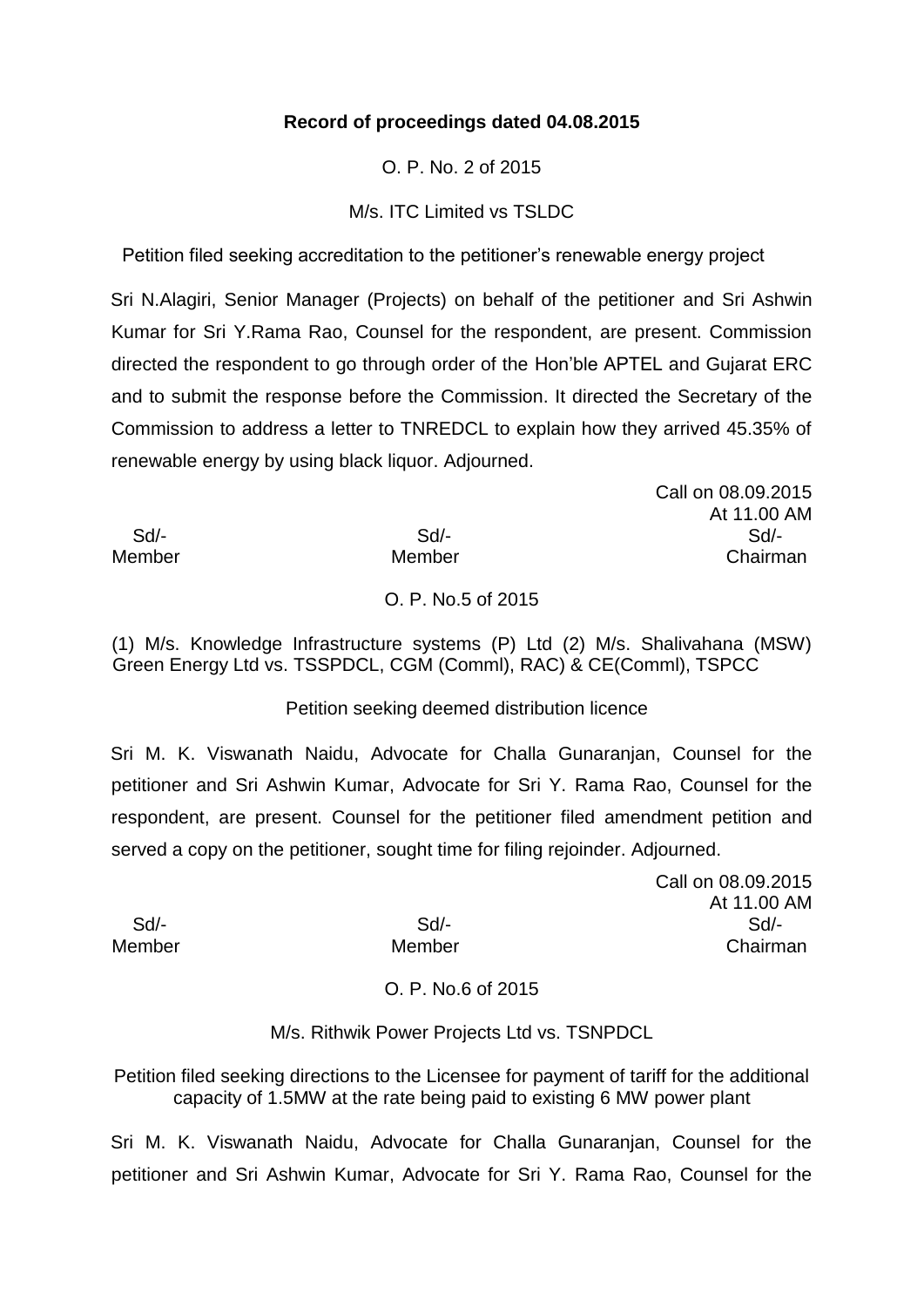respondent, are present. Counsel for the petitioner filed amendment petition and served a copy on the respondent, sought time for filing rejoinder. Adjourned.

Call on 08.09.2015 At 11.00 AM Sd/- Sd/- Sd/- Member Member Chairman

#### O. P. No.7 of 2015

M/s. Shalivahana (MSW) Green Energy Ltd vs TSSLDC

Petition filed questioning the refusal of grant of Accreditation for the 12 MW MSW Project under RPPO Regulation

Sri M. K. Viswanath Naidu, Advocate for Challa Gunaranjan, Counsel for the petitioner and Sri Ashwin Kumar, Advocate for Sri Y. Rama Rao, Counsel for the respondent, are present. Counsel for the petitioner filed amendment petition and served a copy on the respondent, sought time for filing rejoinder. Adjourned.

|        |        | Call on 08.09.2015 |
|--------|--------|--------------------|
|        |        | At 11.00 AM        |
| Sd/-   | Sd/-   | Sd/-               |
| Member | Member | Chairman           |

O. P. No. 13 of 2015 and I. A. No. 21 of 2015

M/s. Global Energy private Ltd vs Nil & M/s. Ushdev Engitech Ltd (implead petition)

Petition seeking Intra State Trading License for the State of Telangana

I. A. to implead the petitioner in I.A. as Respondents in O .P. No. 13 of 2015

Sri P. Vikram, Counsel for the petitioner and Sri Ashwin Kumar, Advocate for Sri Y. Rama Rao, counsel for the DISCOMS and Sri B. Tagore, Counsel for the implead petitioner are present. Counsel for the implead petition that is Sri B. Tagore sought time for arguments. Adjourned, accordingly.

Call on 25.08.2015 At 11.00 AM Sd/- Sd/- Sd/- Member Member Chairman

#### O. P. No. 14 of 2015

M/s. Arhyama Solar Power Private Ltd vs TSSPDCL & Ors.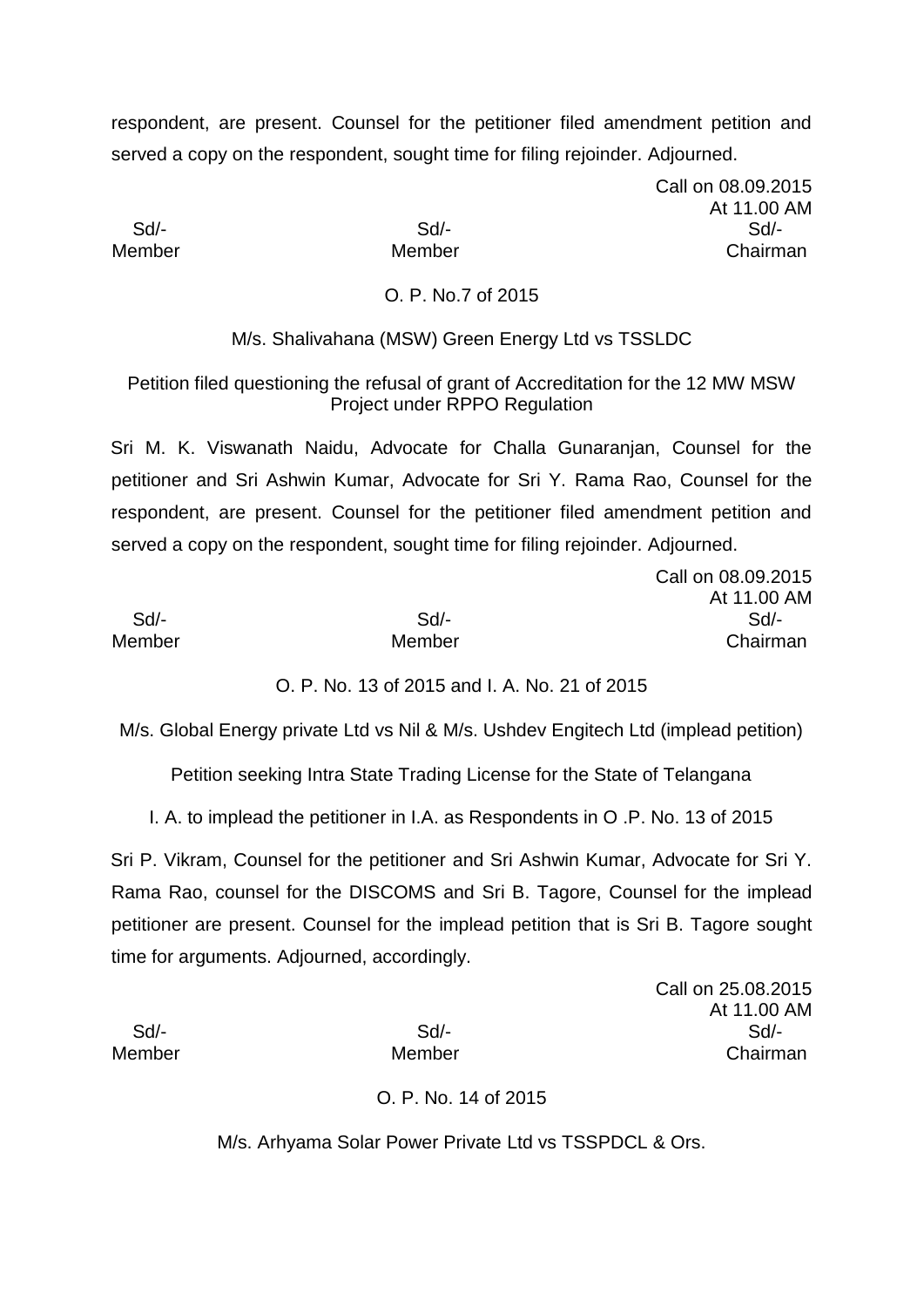## Petition seeking the levy of transmission and wheeling charges as determined by erstwhile APERC vide order dated 09-05-2014 contrary to government policy as adopted by the APERC

Sri P. G. Ramadheer, representative of the petitioners project and Sri Ashwin Kumar, Advocate for Sri Y. Rama Rao, Counsel for the respondent, are present. Due to personal inconvenience counsel for the petitioner could not attend and sought adjournment. Commission informed the representative of the petitioners project that it is the final adjournment and in case the counsel do not appear in the next date of hearing the matter will be decided on merits based on material available on record. The representative agreed to be present along with the counsel. Posted to 08.09.2015 at the instance of the petitioner.

Call on 08.09.2015 At 11.00 AM Sd/- Sd/- Sd/-

Member Member Chairman

O. P. No. 51 of 2015

Nile Ltd vs APCPDCL

Petition Seeking directions for payment on the monthly power bills

Sri M. K. Viswanath Naidu, Advocate for Challa Gunaranjan, Counsel for the petitioner and Sri Ashwin Kumar, Advocate for Sri Y. Rama Rao, Counsel for the respondent, are present. Counsel for the petitioner filed amendment petition and served a copy on the respondent, the respondent sought time for filing rejoinder. Adjourned.

Call on 08.09.2015 At 11.00 AM Sd/- Sd/- Sd/- Member Member Chairman

# O. P. No. 82 of 2015

### M/s. Pragathi Group vs TSSPDCL & TSTRANSCO

Petition seeking to question the action of levying wheeling and transmission charges by licensees along with other issues

Sri K. Naveen Kumar, General Manager of the petitioner and Sri Ashwin Kumar, Advocate for Sri Y. Rama Rao, Counsel for the respondents, are present.